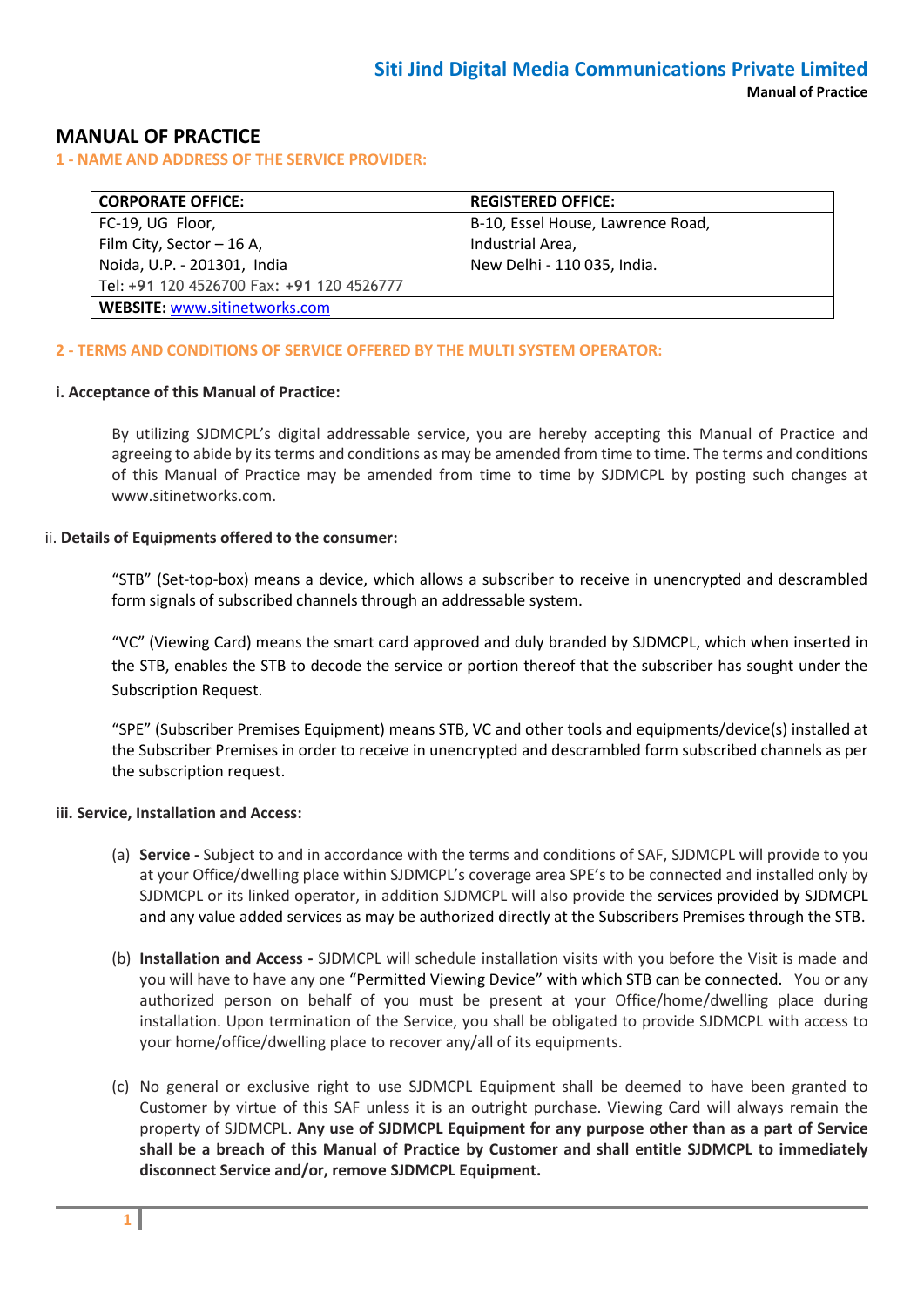#### **iv. SJDMCPL Support and Maintenance of the Service in consonance with QoS standards mandated by TRAI:**

SJDMCPL will provide customer support for use of the Service solely on the SPE. Support will be available on a commercially reasonable basis via telephone, via electronic mail or at the SJDMCPL Internet Web Site.

Warranty on STBs issued under mandatory schemes of TRAI i.e. Hire Purchase and Rental schemes is three years from the date of activation of STB. However, for STBs issued under outright purchase and special promotional and subsidized schemes of Siti Cable, the warranty is for twelve months. No repair and maintenance charges shall be payable by you during the warranty period, provided STB has been used in normal working conditions and is not tampered with. Warranty shall not extend to any other equipment except STB. During the warranty period the STB will be repaired or replaced within 24 hours of receipt of your complaint. After the warranty period expires, we shall offer you an Annual Maintenance Contract (AMC) on optional basis for Rs.15/- per month. Alternative, Rs.50 per visit will be charged as visiting charges on any complaint and repair charges will be applicable as per actual as per level of fault in the STB. Further details in this behalf are available in the Terms and conditions Section.

All STBs are fully compliant with Indian Standards, set by the Bureau of Indian Standards as well as the International Standard DVB(C).

### **v. Availability of STBs**

To avail of a STB, kindly contact the SJDMCPL Office nearest to you or your Local cable Operator. Fill up the Subscriber Application Form (SAF) with your personal details and the location where the service is to be availed at. Choose the type of service required along with the STB scheme and pay the appropriate money.

Be sure to carry/submit your address proof and photo identification and ensure that you enroll one mobile no. as a registered mobile number, for better communication and regular updates. Email id will also facilitate better service standards. A duplicate copy of the SAF will be issued to you as an acknowledgement copy. Kindly quote the SAF Number in all future correspondence or follow ups.

Please check our websit[e www.sitinetworks.com](http://www.siticable.com/) for the latest schemes

### **vi. Selecting your Channels/packages**

Now that the STB is installed, you need to choose the channels that you wish to view and accordingly decide your monthly bill.

You have many choices to make here, so take your time and study what your family requirements are. You can now choose to opt for the Basic Service Tier (BST). The total number of channels that you can avail in the BST is one hundred channels including mandatory channels of Doordarshan. The BST is Free to Air Package which is available in your basic service pack (Network Capacity Fee) of Rs.130/- per month plus taxes.

You can also skip the BST and directly select any of the packages offered by SJDMCPL or choose one or more of the Pay channels in a la carte mode or as packages or a combination of both at the prices indicated in the website. All prices are exclusive of taxes.

SJDMCPL shall give you fifteen days prior notice (save and except in cases of natural calamities and reasons beyond our control), before we take off of the air any channel or discontinue the exhibition of any channel. The notice shall be displayed through scrolls on your TV screen.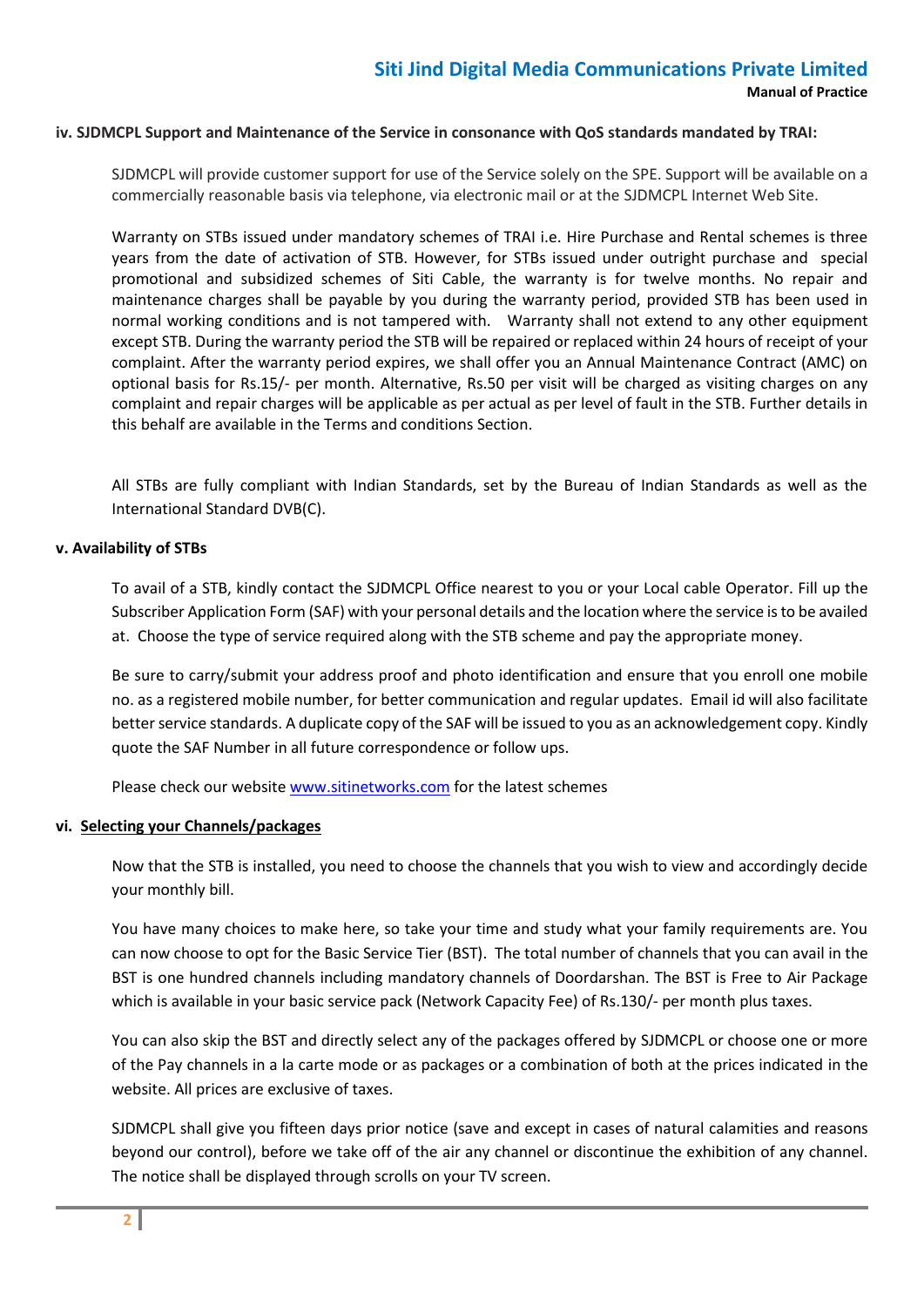### vii**. Your Obligations:**

- i. To make timely payment of dues within the due dates of payments mentioned in the bills
- ii. To use only such STB and apply only such VC issued for such STB, as specified by SJDMCPL, which are compatible with its network and registered in the name of the subscriber.
- iii. To take proper care of STB/VC of SJDMCPL and intimate immediately in writing to SJDMCPL, in case of loss / misplacement of VC with or without STB.
- iv. Not to use, either before or after the STB (except TV/PVD) of SJDMCPL is installed, any decoding, receiving, recording equipment(s) other than the equipment authorized and specified by SJDMCPL
- v. To keep STB/VC in good working condition, repair, replace STB from any agents or agencies authorized or nominated by SJDMCPL and not to remove or shift STB/VC from the subscribers premises, without written consent of SJDMCPL
- vi. Not to replace, sell, assign, pledge, mortgage, lend, underlet, shift, remove, exchange, modify, alter, misuse or tamper with the STB including the seal (see to prevent opening of STB) and VC. Any such act by the subscriber shall be construed as willful and criminal omission and /or commission on the part of the subscriber in addition to breach of its obligation in this agreement
- vii. To give all assistance, which SJDMCPL may be reasonably expected to receive, in connection with this SAF terms.
- viii. Not to indulge in piracy or activities, which has the effect of, or which shall result into, infringement and violation of trade mark and copyright of SJDMCPL, broadcaster, transmitter or any other person associated with such transmission
- ix. Not to distribute or redistribute signals from subscribers premises to any neighbouring premises
- x. Intimate SJDMCPL within two (2) days of receipt of bill /statement of subscription charge /charges, any discrepancies in billing
- xi. Subscriber shall not be entitle or transfer or assign its obligations and liabilities mentioned herein to any other person /party under any circumstances, without prior permission of SJDMCPL
- xii. To return STB /VC to SJDMCPL, on termination of agreement by any party, in good working condition
- xiii. The SAF terms are personal to the subscriber and right of the subscriber shall not be assignable or transferable by him in favor of a third party. Any transfer or assignment effected in contravention of the expressed provision contained herein shall not absolve the subscriber of its obligation/ liabilities
- xiv. Responsible for payment of all taxes, levies or charges, penalties, damage set etc. imposed or under any statute, for the time being in force.

### **viii. Your Warranties, Representations and Indemnifications:**

- (a) **Warranties and Representations.** You warrant, and represent that: you are a major; you will use the Service only in accordance with this Manual of Practice; you will make all payments required herein, and you are a lawful resident of India or an Indian citizen.
- (b) **Indemnification:** You agree to Indemnify and hold harmless SJDMCPL (Its affiliates, subsidiaries, shareholders, officers', directors, employees, contractors, agents and representatives) (together "SJDMCPL indemnified Entitles") against any Cost, claim, liability or expense any of the SJDMCPL) Indemnified Entitles Incur as a result of or arising out of.
	- (i) Your breach of this Manual of Practice or your warranties and representations made herein;
	- (ii) Your willful, negligent, tortuous or criminal acts or omissions;
	- (iii) Any Improper use of your password, name or user name;

(iv) Your violation of any third party rights. In the event of any claim, which, if true, would be subject to Indemnification hereunder, SJDMCPL and/or the affected SJDMCPL Indemnified parties shall notify you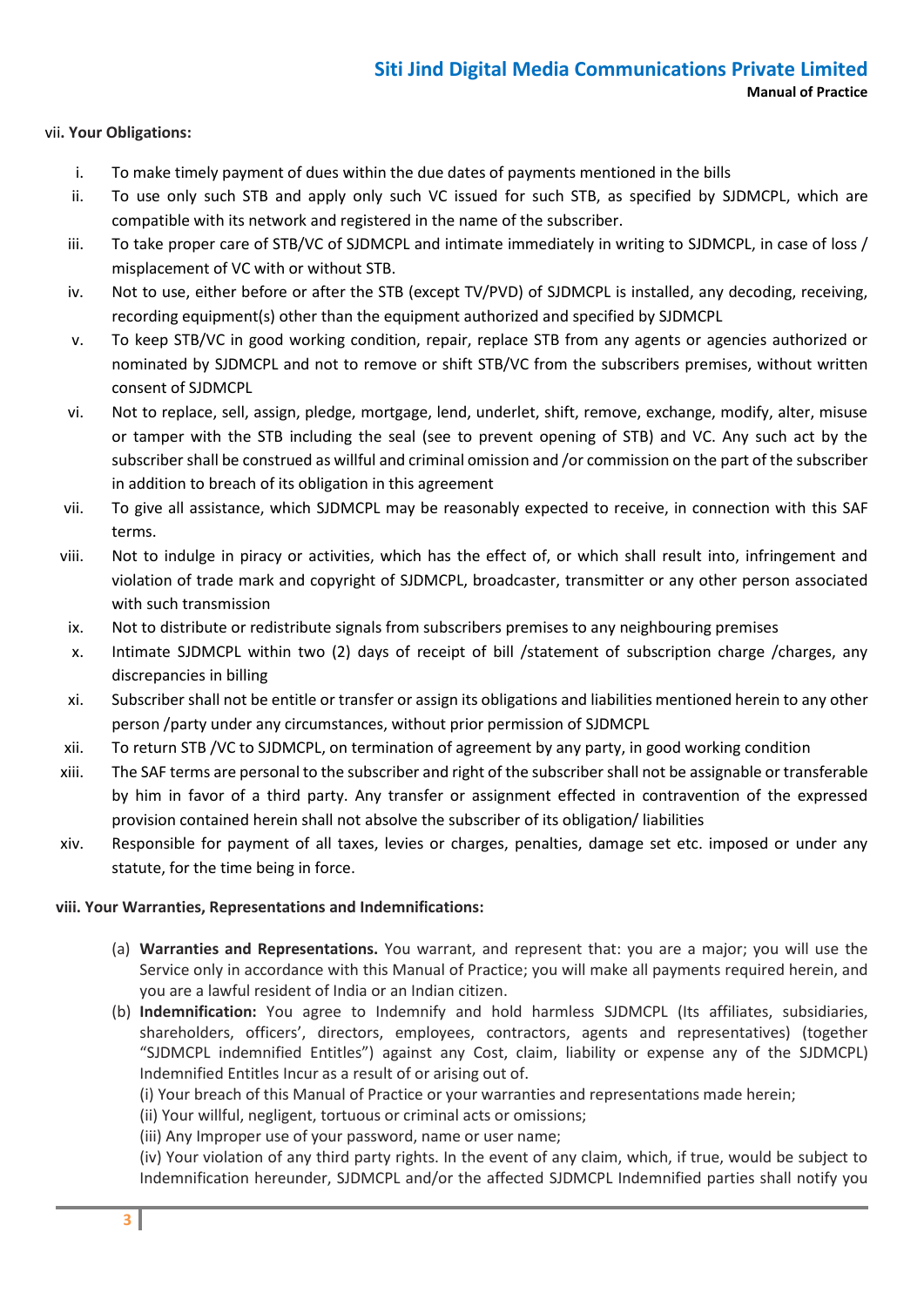and you shall cooperate in their defense at your sole Cost and defense. As part of your Indemnification obligations, you agree to reimburse SJDMCPL for any Costs It Incurs, Including investigation expenses, due to complaints filed regarding your activity (or activity for which you are responsible) using the Service.

#### **ix. Your Privacy and Personal Information:**

We consider your privacy to be very important and we assure you that your personal details will not be shared with anyone outside except as and when desired by Government and other statutory authorities.

#### **x. Disclaimers and Limitation of SJDMCPL's Liability:**

(a) YOU EXPRESSLY UNDERSTAND AND AGREE THAT THE SERVICES PROVIDED BY SJDMCPL ARE NOT GUARANTEED TO BE ERROR FREE, UNINTERRUPTED, 'SECURE OR ALWAYS AVAILABLE OR AVAILABLE WITH SUFFICIENT CAPACITY; YOU HEREBY EXPRESSLY AGREE THAT THE USE OF THE SERVICE PROVIDED BY SJDMCPL IS AT YOUR SOLE RISK. ANY AND ALL SJDMCPL SERVICES AND PRODUCTS ARE PROVIDED "AS IS AND AS AVAILABLE" WITHOUT WARRANTIES OF ANY KIND, EITHER EXPRESSED OR IMPLIED INCLUDING WITHOUT LIMITATION WARRANTIES OF TITLE, NON-INFRINGEMENT, MERCHANTABILITY OR FITNESS FOR A PARTICULAR PURPOSE, OTHER THAN WARRANTIES WHICH CANNOT LEGALLY BE EXCLUDED; SJDMCPL MAKES NO WARRANTY THAT THE SERVICE WILL WORK ON YOUR PARTICULAR PVD. SJDMCPL HAS NO RESPONSIBILITY WHATSOEVER FOR ANY THIRD PARTY CONTENT, INFORMATION, PROGRAMMES TRANSIMITTED THROUGH STB's. IN NO EVENT SJDMCPL BE LIABLE FORANY DIRECT, INDIRECT, SPECIAL, CONSEQUENTIAL, INCLUDING LOSS OF PROFITS, PUNITIVE OR EXEMPLARY DAMAGES ARISING OUT OF THIS MANUAL OF PRACTICE OR THE INSTALLATION, USE, MAINTENANCE, FAILURE, REMOVAL OR OPERATION OF THE SERVICE, SOFTWARE OR EQUIPMENT PROVIDED BY SJDMCPL, WHETHER BASED ON CONTRACT, STRICT LIABILITY OR OTHERWISE, EVEN IF SJDMCPL' HAS BEEN ADVISED OF THE POSSIBILITY OF SUCH DAMAGES.

### **xi. Contact Us:**

- (a) **Billing Information:** Questions or Concerns. If you have questions or concerns or simply would like more Information about the costs you might incur in using the Service or with your particular account, please contact us at: Safidon Gate, Jind-126 102 (Haryana)
- (b) **General Information:** For general information about SJDMCPL and SJDMCPL Services and for customer service and support, please contact us on Telephone Number: 1800-1234-001(Toll free), or visit us at [www.sitinetworks.com](http://www.siticable.com/) .

#### **xii. Jurisdiction:**

This Manual of Practice is subject to the jurisdiction of Delhi/Mumbai/Kolkata only Disputes. All disputes, controversies, or differences that may arise between the parties out to or in any manner relating to or in connection with the Service or this Manual of Practice, or the breach thereof, shall be submitted to and settled by binding arbitration such arbitration shall be conducted in accordance with the rules of the Indian Arbitration & Conciliation Act. Any arbitration proceeding shall take place Delhi/Mumbai/Kolkata, No demand for arbitration or action or any kind or nature arising out of this Manual of Practice or out of any use of the Services by Customer, shall be brought by a party more than 'one year after the date on which the cause of action first arises. The Courts in Delhi shall have jurisdiction only for the purpose of arbitration the parties hereby agree not to proceed before any other courts then that at Delhi, if more courts (Including courts at Delhi) have jurisdiction over the dispute. You hereby agree that you will bring any such dispute singly and not in combination with claims of other individuals.

### **3 - CONTACT ADDRESS, E-MAIL, TELEPHONE NUMBER AND FACSIMILE NUMBER OF THE APPELLATE AUTHORITY AND TIME LIMITS FOR DISPOSAL OF APPEALS:**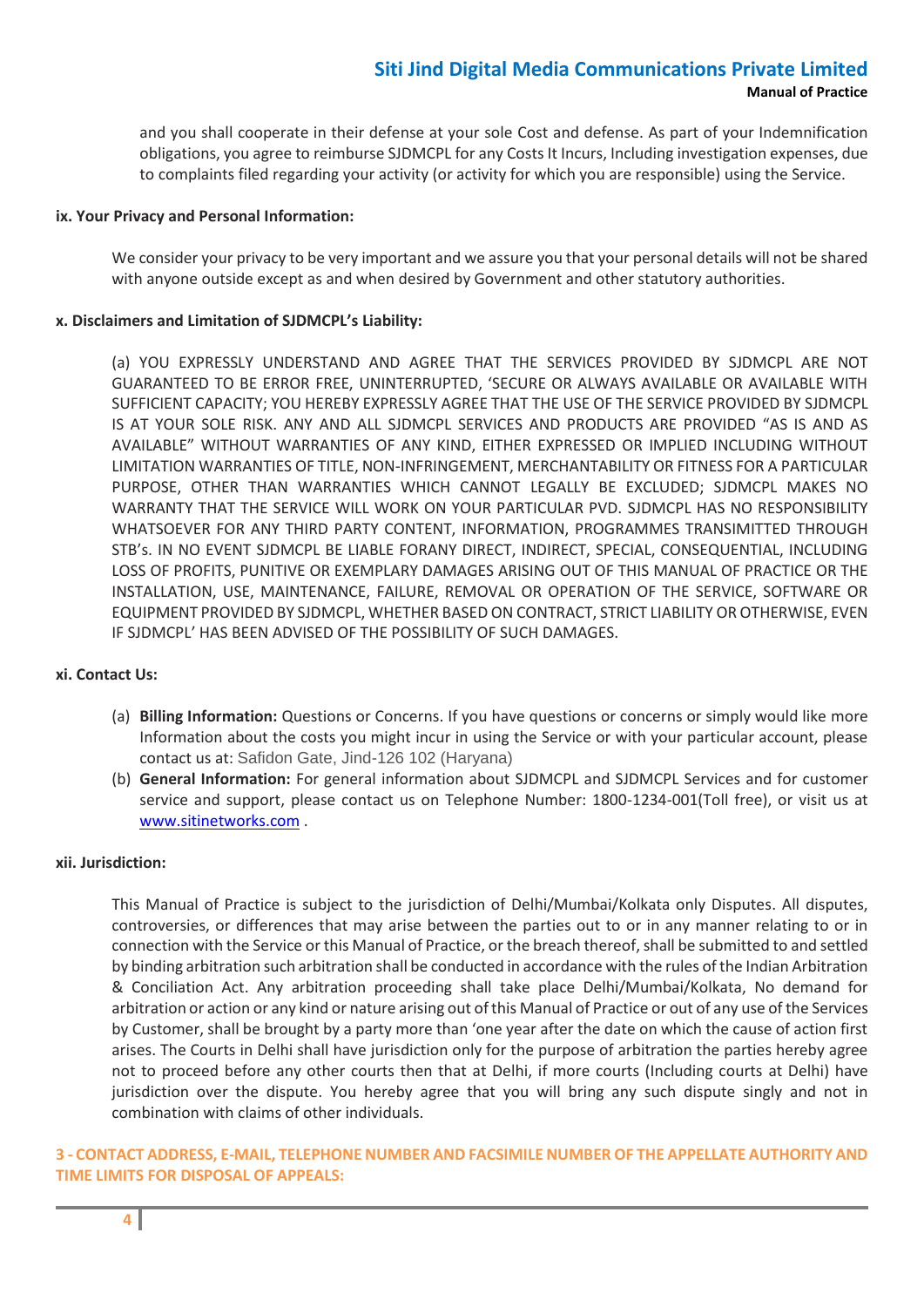If you have a complaint regarding any aspect of your service, we encourage you to first contact our Customer Service Department. Billing complaints not made within 30 (thirty) days of the billing in question may not be honored, if you are not satisfied with the manner in which your concern has been addressed after speaking with the Customer Service Department, please submit your complaint in writing to the Nodal Officer at the address listed below;

| <b>State</b>   | <b>Name</b><br>οt<br><b>Officer</b> | <b>Nodal</b> | <b>Contact</b><br>Number | Email                                         | <b>Communication Address</b> |       |          |      |
|----------------|-------------------------------------|--------------|--------------------------|-----------------------------------------------|------------------------------|-------|----------|------|
| Haryana (Jind) | Ram<br>Phool                        | Phour        | 9416060<br>725           | a.ramphoolphour<br>@siti.esselgroup.c<br>$om$ | Safidon<br>(Haryana)         | Gate. | Jind-126 | -102 |

Nodal Officer will resolve the appeal within 10 days of receipt of the appeal. Nodal Officer is Available on all working days (Monday to Saturday) 10:00am to 6:00pm

On receipt of a complaint, the same will be recorded in our system and a unique docket number will be provided to the consumer. The complaints of consumer are resolved by our customer care executives. If the complaint requires further resources, we will forward it internally for required actions. The complaint will be solved in a defined Turnaround Time (TAT). The same will be informed to the customer via suitable media.

You can track status of the Service Request number via: **Telephone:** 1800-1234-001 (Toll free) **Mail:** [siticare@sitinetworks.com](mailto:siticare@siticable.com) **Visit:** <http://sitinetworks.com/jointventure-Jind.aspx> **Post:** Safidon Gate, Jind-126 102 (Haryana)

The resolution of the Service Request will be communicated to you via telephone call at your registered contact number or by email. Closure of the Service Request will be communicated via suitable media, if any.

## **4- DETAILS OF PROVISIONS FOR CONSUMER PROTECTION**

(a) Disruption of broadcasting services related to television.

— In case signals of television channels to a subscriber are continuously disrupted for a period exceeding seventy two hours, we shall reduce the subscription charges of the subscriber by an amount equivalent to the proportionate distributor retail price and network capacity fee in respect of such channels for the entire period of such disruption:

Provided that the period of such disruption shall be calculated from the time the complaint is registered by the subscriber:

Provided further that nothing contained in this sub-regulation shall apply in case the disruption is caused due to natural calamities.

(b) Price protection for advance subscription payment

—In case, the broadcasting services related to television have been availed by a subscriber with a lock-in period or the charges for subscription of broadcasting services related to television are paid in advance for a specific period by a subscriber in pursuance of any scheme offered by the distributor of television channels, the distributor shall continue to provide such services for such period to the subscriber without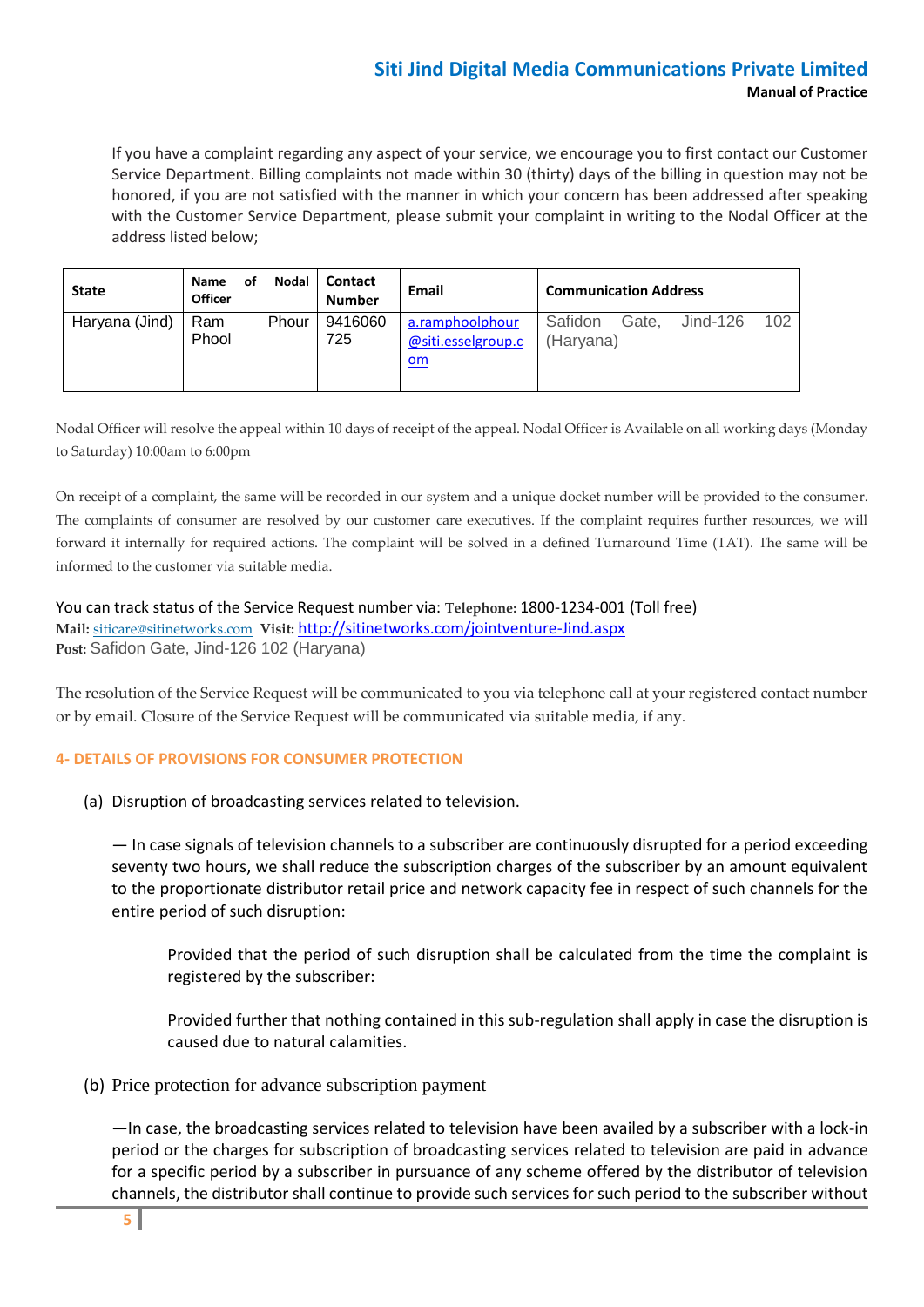any increase in the price of subscription and without altering the other terms of subscription to the disadvantage of the subscriber.

(c) Temporary suspension of broadcasting services related to television on request from a subscriber.

— (1) Every distributor of television channels or its linked local cable operator, as the case may be, shall, upon receiving a request from a subscriber, temporarily suspend the broadcasting services related to television of such subscriber:

Provided that such request shall be made by such subscriber at least fifteen days prior to the date of such suspension:

Provided further that such temporary suspension shall be for a minimum period of one month and in the multiple thereof.

— (2) The distributor of television channels or its linked local cable operator, as the case may be, shall not charge any amount, except the rental amount for customer premises equipment applicable if it is provided to the subscriber under rental scheme as referred to in sub regulation (8) of regulations 24, from the subscriber during the period of temporary suspension.

— (3) In case broadcasting services related to television of a subscriber remain suspended continuously for a period exceeding three months, such subscriber shall not be counted as an active subscriber of the distributor of television channels and it shall be permissible for the distributor to deactivate such subscriber from subscriber management system.

— (4) Every distributor of television channels or its linked local cable operator, as the case may be, shall, upon receiving a request from the subscriber, restore services within seventy two hours and may charge an amount-

(i) not exceeding rupees twenty five as restoration fee from the subscriber for restoration of services if such services have remained suspended continuously for a period not exceeding three months, or

(ii) not exceeding rupees hundred as re-activation fee from the subscriber for restoration of services if such services have remained suspended continuously for a period exceeding three months.

## (d) Disconnection of services

— (1) SJDMCPL or its linked local cable operator, as the case may be, shall, upon request from the subscriber, disconnect the connection of broadcasting services related to television to such subscriber from the date indicated by the subscriber in his request and refund the deposits due to the subscriber, subject to fulfilment of the terms and conditions:

Provided that the subscriber shall make such request for disconnection at least fifteen days prior to the requested date of disconnection.

— (2) SJDMCPL shall give prior notice of at least fifteen days to subscriber indicating the reasons for such disconnection by running scrolls on television screen and sending Short Message Service (SMS) to the registered mobile number of the subscriber.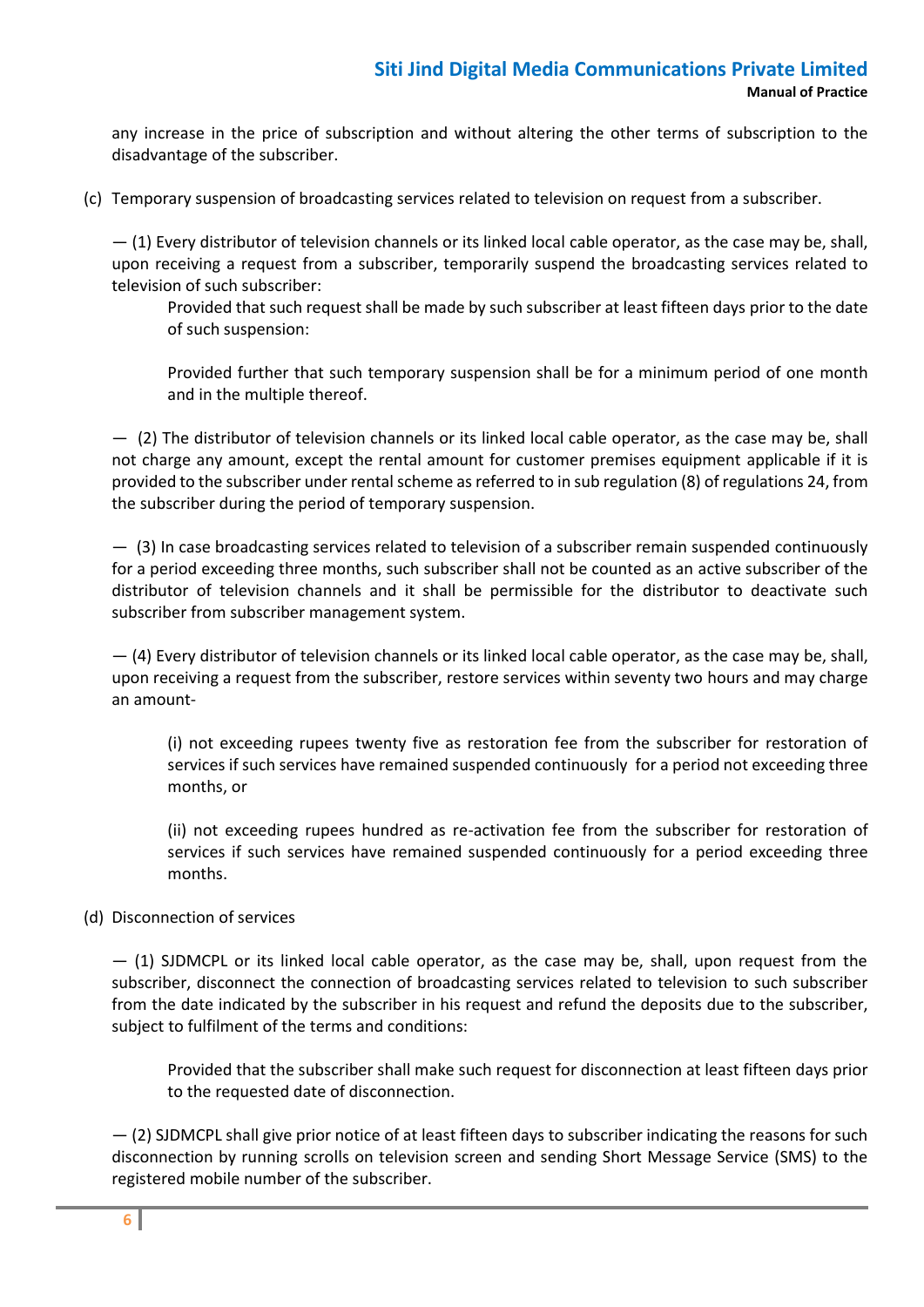(e ) Terms and condition for billing and payment ;

—(1) SJDMCPL shall be offering our services on pre-paid model only.

— (2) SJDMCPL or its linked local cable operator, as the case may be, shall, in case of pre-paid payments, acknowledge such payments to the subscriber and ensure that the subscriber management system is updated accordingly.

— (3) The billing cycle for pre-paid payment option shall be thirty days from the date of activation of services.

— (4) SJDMCPL shall, on its website, maintain the records of billing and payment of subscribers, for preceding six months and provide log-in access to the subscribers to their accounts and such records of subscriber shall contain itemised usage details of, —

(a) network capacity fee, (b) rental charges for customer premises equipment, if any, (c) charges for pay channels and bouquets of pay channels subscribed by subscriber during the period of billing cycle, (d) taxes in conformity with applicable laws.

— (5) SJDMCPL shall temporarily suspend the services of a prepaid subscriber in case of non availability of balance amount in his prepaid account:

Provided that in case the services of the subscriber remain suspended continuously for a period of three months, such subscriber shall be deactivated from subscriber management system:

Provided further that upon the recharge of balance amount in subscriber's account, SJDMCPL may charge an amount not exceeding rupees hundred as re-activation fee from the subscriber for restoration of services if such services have remained suspended continuously for a period exceeding three months.

## **5- PROCEDURE AND BENCHMARK FOR COMPLAINT REDRESSAL:**

SJDMCPL has established a customer care Centre for addressing the service requests and complaints of its subscribers with following features;

- (a) Toll free "customer care number" 1800 1234 001
- (b) The services are accessible between 08:00 hrs and 22:00 hrs on all days of the week,
- (c) provide services in the regional language of the service area in addition to Hindi and English,
- (d) Interactive Voice Response System (IVRS) with provision for complaint registration
- (e) SJDMCPL also has a web based complaint management system on its website www.sitinetworks.com.

The Turnaround Time for different parameters is as follows:

(a) all complaints shall be responded to within eight hours of receipt of the complaint: